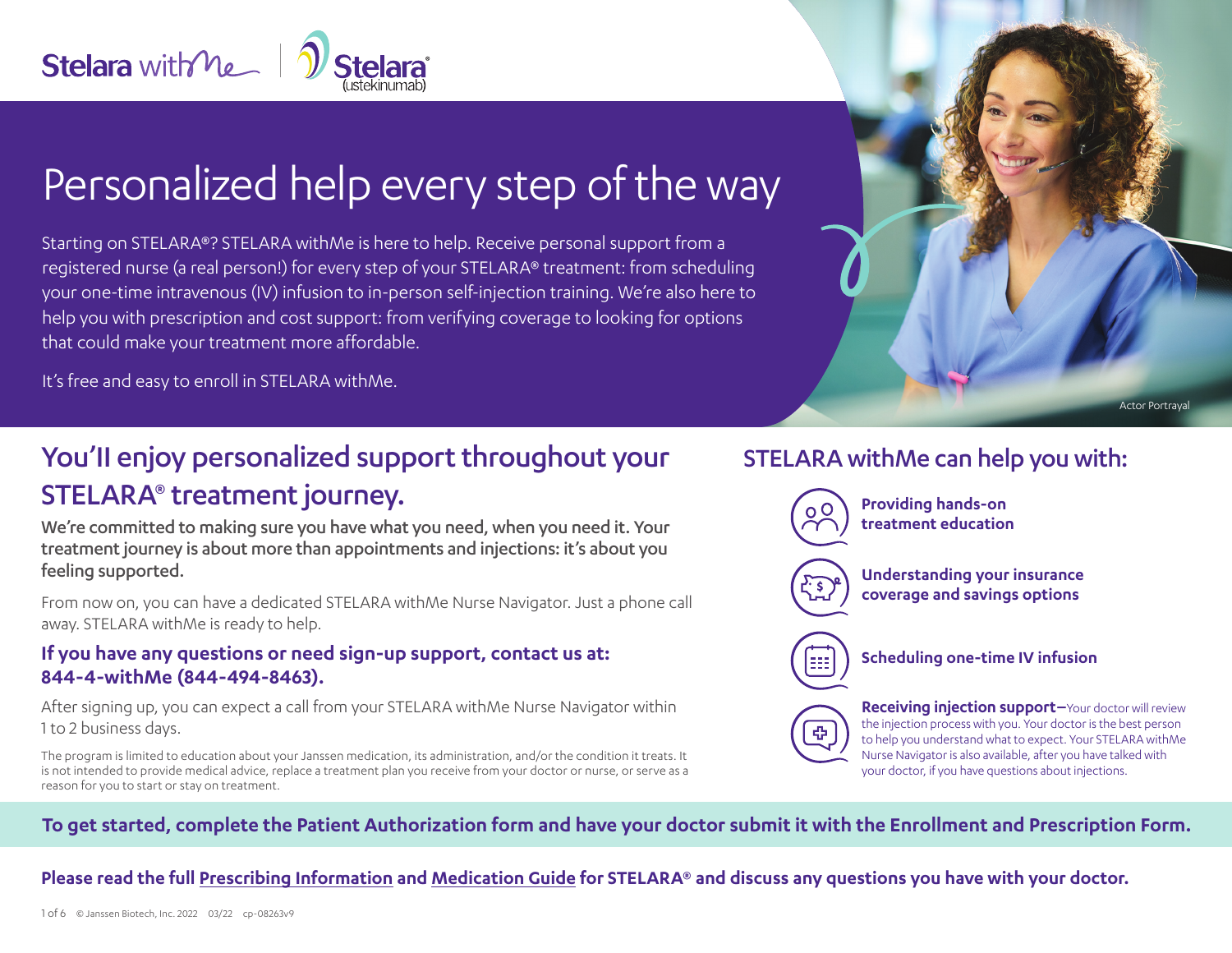

#### **STELARA® (stel AR' a)**

(ustekinumab) injection, for subcutaneous or intravenous use

#### **WHAT IS STELARA® USED FOR?**

STELARA® is a prescription medicine used to treat:

- **•** adults and children 6 years and older with moderate or severe psoriasis who may benefit from taking injections or pills (systemic therapy) or phototherapy (treatment using ultraviolet light alone or with pills).
- **•** adults 18 years and older with active psoriatic arthritis; STELARA® can be used alone or with methotrexate.
- **•** adults 18 years and older with moderately to severely active Crohn's disease.
- **•** adults 18 years and older with moderately to severely active ulcerative colitis.

It is not known if STELARA® is safe in children less than 6 years of age.

#### **WHAT ARE THE MOST SERIOUS WARNINGS ABOUT STELARA®?**

- **•** STELARA® may lower the ability of your immune system to fight infections and may increase your risk of infections. Some people have serious infections while taking STELARA®, including tuberculosis (TB), and infections caused by bacteria, fungi, or viruses. Some people have to be hospitalized for treatment of their infection.
- **•** Your doctor should check you for TB before starting STELARA®.
- **•** If your doctor feels that you are at risk for TB, you may be treated with medicine for TB before you begin treatment with STELARA® and during treatment with STELARA®.
- **•** Your doctor should watch you closely for signs and symptoms of TB during treatment with STELARA®.
- **•** You should not start taking STELARA® if you have any kind of infection unless your doctor says it is okay.
- **•** STELARA® may decrease the activity of your immune system and increase your risk for certain types of cancers. Tell your doctor if you have ever had any type of cancer. Some people who are receiving STELARA® and have risk factors for skin cancer have developed certain types of skin cancers. During your treatment with STELARA®, tell your doctor if you develop any new skin growths.
- **•** Posterior Reversible Encephalopathy Syndrome (PRES) is a rare condition that affects the brain and can cause death. The cause of PRES is not known. If PRES is found early and treated, most people recover. Tell your doctor right away if you have any new or worsening medical problems including:
- headache confusion
- seizures vision problems

#### **BEFORE TAKING STELARA®, TELL YOUR DOCTOR IF YOU:**

- **•** think you have an infection or have symptoms of an infection such as:
- o fever, sweat, or chills o weight loss
- muscle aches warm, red, or painful skin or sores on your body
- cough diarrhea or stomach pain
- o shortness of breath o burning when you urinate or urinate more often than normal
- . blood in phlegm ofeel very tired
- **•** are being treated for an infection or have any open cuts.
- **•** get a lot of infections or have infections that keep coming back.
- **•** have TB, or have been in close contact with someone with TB.

**After starting STELARA®**, call your doctor right away if you have any symptoms of an infection (see above). These may be signs of infections such as chest infections, or skin infections or shingles that could have serious complications. STELARA® can make you more likely to get infections or make an infection that you have worse. People who have a genetic problem where the body does not make any of the proteins interleukin 12 (IL-12) and interleukin 23 (IL-23) are at a higher risk for certain serious infections. These infections can spread throughout the body and cause death. People who take STELARA® may also be more likely to get these infections.

#### **WHAT DO I NEED TO TELL MY HEALTHCARE PROVIDER?**

- **•** See **"What is the most important information about STELARA®?"**
- **•** If you ever had an allergic reaction to STELARA®. Ask your doctor if you are not sure.
- **•** If you are allergic to latex. The needle cover on the prefilled syringe contains latex.
- **•** If you have recently received or are scheduled to receive an immunization (vaccine). People who take STELARA® should not receive live vaccines. Tell your doctor if anyone in your house needs a vaccine. The viruses used in some types of vaccines can spread to people with a weakened immune system and can cause serious problems. **You should not receive the BCG vaccine during the one year before taking STELARA® or one year after you stop taking STELARA®.**
- **•** If you have any new or changing lesions within psoriasis areas or on normal skin.
- **•** If you are receiving or have received allergy shots, especially for serious allergic reactions. Allergy shots may not work as well for you during treatment with STELARA®. STELARA® may also increase your risk of having an allergic reaction to an allergy shot.
- **•** If you receive or have received phototherapy for your psoriasis.
- **•** If you have any other medical conditions.
- **•** If you are pregnant or planning to become pregnant. It is not known if STELARA® will harm your unborn baby. You and your doctor should decide if you will take STELARA®.
- **•** If you are breastfeeding or plan to breastfeed. It is thought that STELARA® passes into your breast milk.
- **•** Talk to your doctor about the best way to feed your baby if you take STELARA®.

**Tell your doctor about all the medicines you take**, including prescription and over-the-counter medicines, vitamins, and herbal supplements. Know the medicines you take. Keep a list of them to show your doctor and pharmacist when you get a new medicine.

#### **WHO SHOULD NOT TAKE STELARA®?**

**Do not take STELARA®** if you are allergic to ustekinumab or any of the ingredients in STELARA®.

#### **HOW SHOULD I USE STELARA®?**

- **•** Use STELARA® exactly as prescribed by your doctor.
- **• The needle cover on the STELARA® prefilled syringe contains latex. Do not handle the needle cover if you are sensitive to latex.**
- **•** Adults with Crohn's disease and ulcerative colitis will receive the first dose of STELARA® through a vein in the arm (intravenous infusion) in a healthcare facility by a healthcare provider. It takes at least 1 hour to receive the full dose of medicine. You will then receive STELARA® as an injection under the skin (subcutaneous injection) 8 weeks after the first dose of STELARA®.
- **•** Adults with psoriasis or psoriatic arthritis and children 6 years and older with psoriasis will receive STELARA® as an injection under the skin (subcutaneous injection) as described below.
- **•** STELARA® is intended for use under the guidance and supervision of your doctor. In children 6 years and older, it is recommended that STELARA® be administered by a healthcare provider. If your doctor decides that you or a caregiver may give your injections of STELARA® at home, you should receive training on the right way to prepare and inject STELARA®. Your doctor will determine the right dose of STELARA® for you, the amount for each injection, and how often you should receive it. Do not try to inject STELARA® yourself until you or your caregiver have been shown how to inject STELARA® by your doctor or nurse.
- **• Visit STELARAinfo.com to read the detailed Instructions for Use about how to prepare and inject a dose of STELARA® and how to properly throw away used needles and syringes.**

#### **WHAT ARE THE POSSIBLE SIDE EFFECTS OF STELARA®?**

**STELARA® may cause serious side effects, including:**

- **•** See **"What is the most important information about STELARA®?"**
- **• Serious allergic reactions.** Serious allergic reactions can occur with STELARA®. Stop using STELARA® and get medical help right away if you have any of the following symptoms of a serious allergic reaction:
- feeling faint swelling of your face, eyelids, tongue, or throat
- chest tightness skin rash
- **• Lung inflammation.** Cases of lung inflammation have happened in some people who receive STELARA®, and may be serious. These lung problems may need to be treated in a hospital. Tell your doctor right away if you develop shortness of breath or a cough that doesn't go away during treatment with STELARA®.

#### **COMMON SIDE EFFECTS OF STELARA® INCLUDE:**

Nasal congestion, sore throat, and runny nose, upper respiratory infections, fever, headache, tiredness, itching, nausea and vomiting, redness at the injection site, vaginal yeast infections, urinary tract infections, sinus infection, bronchitis, diarrhea, stomach pain, and joint pain.

These are not all of the possible side effects with STELARA®. For more information, ask your healthcare provider.

#### **WHAT SHOULD I KNOW ABOUT THIS BRIEF SUMMARY?**

This information is not complete. To get more information:

- Talk to your doctor.
- <sup>○</sup> Visit STELARAinfo.com to obtain the FDA-approved product labeling, Medication Guide, and Instructions for Use. Call the FDA at 1-800-FDA-1088 to report side effects.
-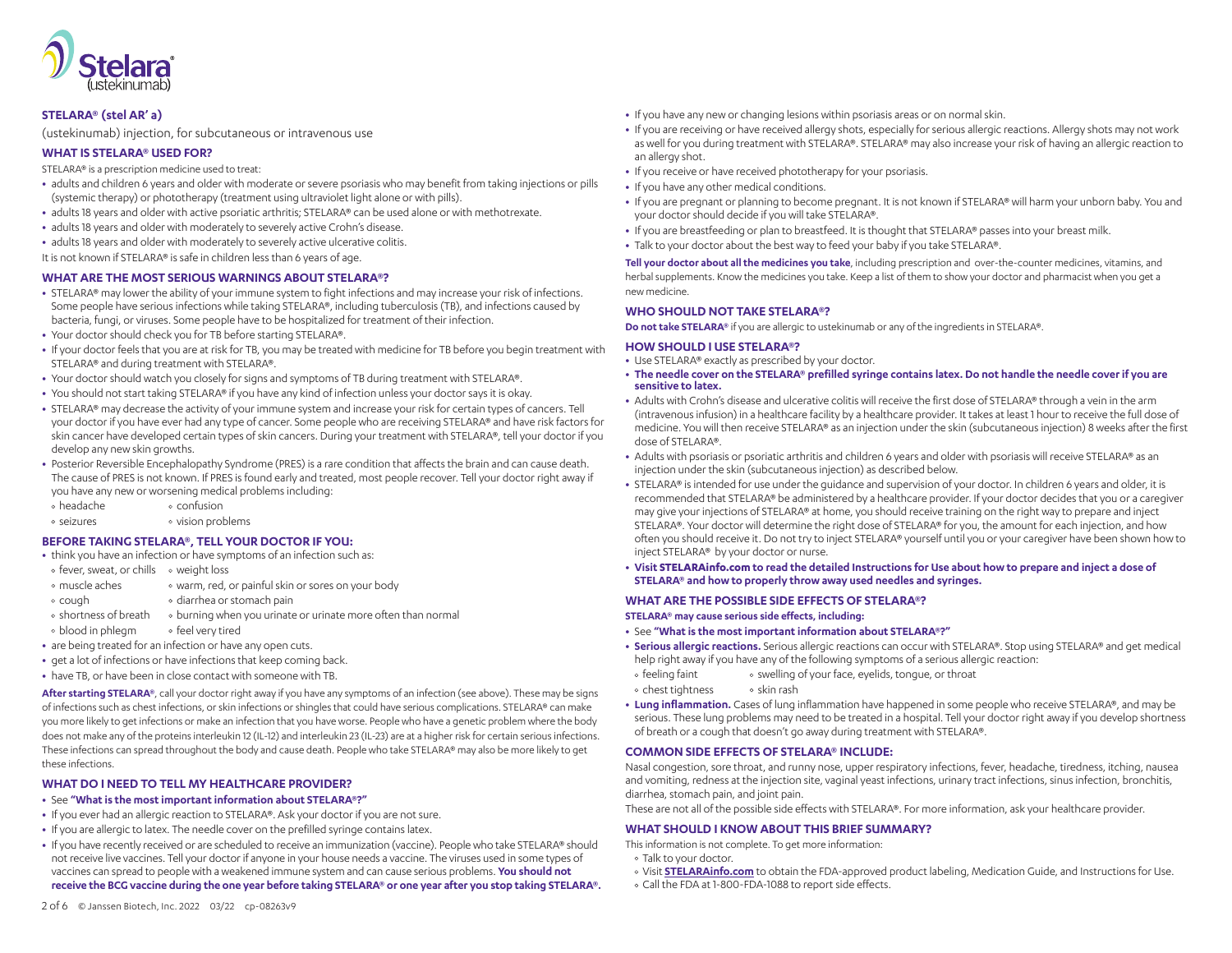# Janssen Patient Support Program Patient Authorization Form

Patients should read the Patient Authorization, check the desired permission boxes, and return both pages of the Form to Janssen Patient Support Program.

- Download a copy, print, check the desired boxes, and sign. Your healthcare provider may scan the completed Form and upload on Provider Portal, or completed Form may be faxed to 844-250-7193 or mailed to Janssen CarePath, 2250 Perimeter Park Drive, Suite 300, Morrisville, NC 27560
- You may be able to eSign a digital Form in your healthcare provider's office or on your Patient Account at **[MyJanssenCarePath.com](https://www.myjanssencarepath.com/s/login/)**

### Patient Name: Email Address:

I give permission for each of my "Healthcare Providers" (eg, my physicians, pharmacists, specialty pharmacies, other healthcare providers, and their staff) and "Insurers" (eg, my health insurance plans) to share my Protected Health Information as described on this Form.

My "Protected Health Information" includes any and all information related to my medical condition, treatment, prescriptions, and health insurance coverage. The following person(s) or class of person(s) are given permission to receive and use my Protected Health Information (collectively "Janssen"):

- Johnson & Johnson Health Care Systems Inc., its affiliated companies, agents, and representatives
- Providers of other sources of funding, including foundations and co-pay assistance providers
- Service providers for the patient support programs, including subcontractors or healthcare providers helping Janssen run the programs
- Service providers maintaining, transmitting, de-identifying, aggregating, or analyzing data from Janssen patient support programs

Also, I give permission to Janssen to receive, use, and share my Protected Health Information in order to:

- see if I qualify for, sign me up for, contact me about, and provide services relating to Janssen patient support programs, including in-home services
- manage the Janssen patient support programs
- give me educational and adherence materials, information, and resources related to my Janssen medication in connection with Janssen patient support programs
- communicate with my Healthcare Providers regarding access to, reimbursement for, and fulfillment of my Janssen medication, and to tell my Healthcare Provider that I am participating in Janssen patient support programs
- verify, assist with, and coordinate my coverage for my Janssen medication with my Insurers and Healthcare Providers
- coordinate prescription or treatment location and associated scheduling
- conduct analysis to help Janssen evaluate, create, and improve its products, services, and customer support for patients prescribed Janssen medications
- share and give access to information created by the Janssen patient support programs that may be useful for my care

I understand that my Protected Health Information may be shared by Janssen for the uses written in this Form to:

- My Insurers
- My Healthcare Providers
- Any of the persons given permission to receive and use my Protected Health Information as mentioned above
- Any individual I give permission as an additional contact

Janssen and the other data recipients listed on this Form may share information about me as permitted on this Form or if any information that specifically identifies me is removed. I understand that Janssen will use reasonable efforts to keep my information private but once my Protected Health Information is disclosed as allowed on this Form, it may no longer be protected by federal privacy laws.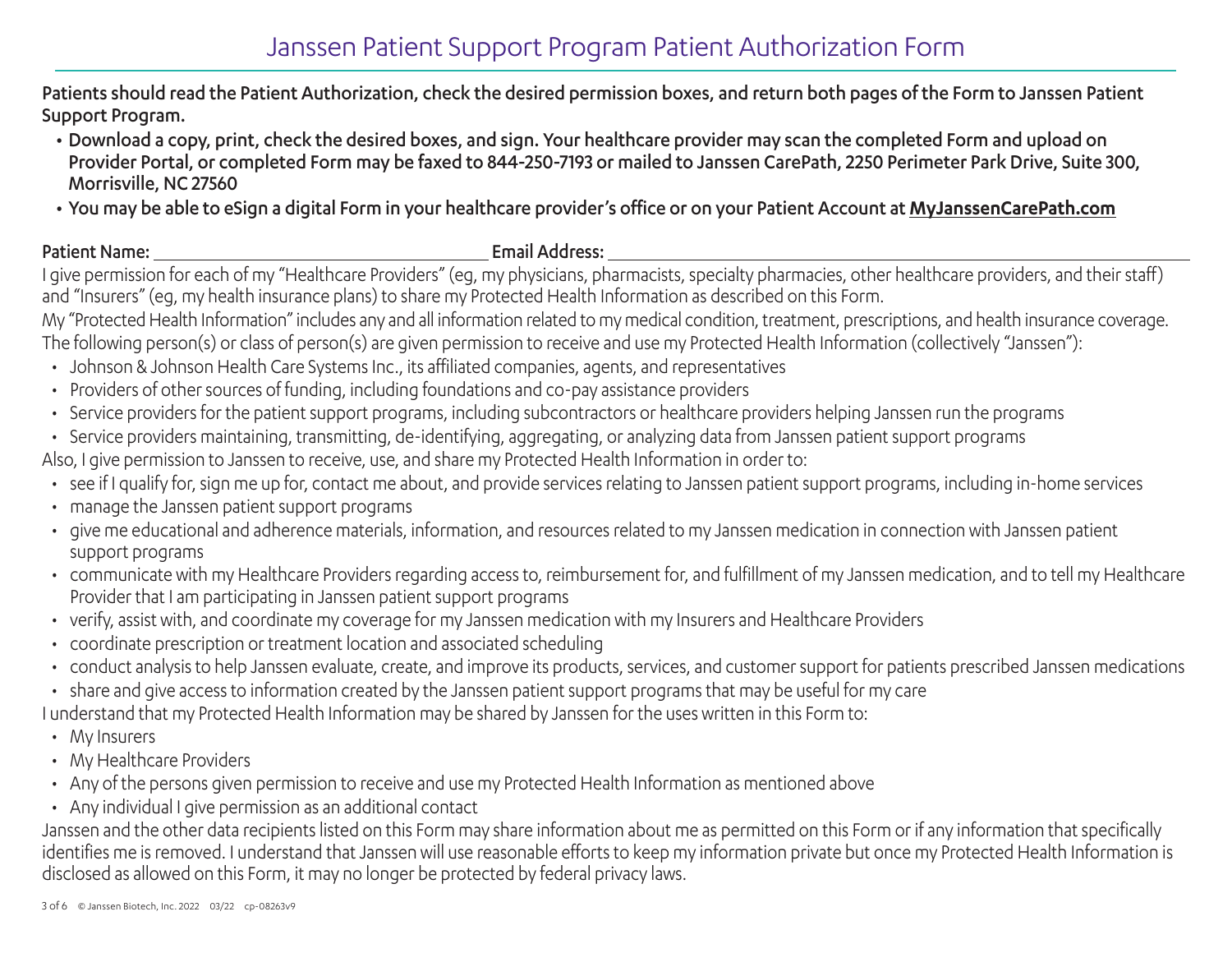# Janssen Patient Support Program Patient Authorization Form

I understand that I am not required to sign this Form. My choice about whether to sign will not change how my Healthcare Providers or Insurers treat me. If I do not sign this Form, or cancel or remove my permission later, I understand I will not be able to participate or receive assistance from Janssen's patient support programs.

I understand that my Healthcare Providers may be paid by Janssen for sharing my Protected Health Information with Janssen as allowed on this Form.

This Form will remain in effect 10 years from the date of signature, except where state law requires a shorter time, or until I am no longer participating in any Janssen patient support programs. Information collected before that date may continue to be used for the purposes set forth in this Form.

I understand that I may cancel the permissions given by this Form at any time by letting Janssen know in writing at: Janssen CarePath, 2250 Perimeter Park Drive, Suite 300, Morrisville, NC 27560.

I can also cancel my permission by letting my Healthcare Providers and Insurers know in writing that I do not want them to share any information with Janssen. I further understand that if I cancel my permission it will not affect how Janssen uses and shares my Protected Health Information received by Janssen prior to my cancellation.

I understand I may request a copy of this Form.

# Permission for communications outside of Janssen patient support programs:

 $\Box$  Yes, I would like to receive communications relating to my Janssen medication.

 $\Box$  Yes, I would like to receive communications relating to other Janssen products and services.

For privacy rights and choices specific to California residents, please see Janssen's California privacy notice available at <https://www.janssen.com/us/privacy-policy#california>

# Permission for text communications:

 $\Box$  Yes, I would like to receive text messages. By selecting this option, I agree to receive text messages as allowed by this Form to the cell phone number provided below. Message and data rates may apply. Message frequency varies. I understand I am not required to provide my permission to receive text messages to participate in the Janssen patient support programs or to receive any other communications I have selected.

Cell phone number:

 $\overline{\phantom{0}}$ 

Patient name (print):

| Patient sign here:                                                                       | Date: |
|------------------------------------------------------------------------------------------|-------|
| If the patient cannot sign, patient's legally authorized representative must sign below: |       |
| By:                                                                                      | Date: |
| (Signature of person legally authorized to sign for patient)                             |       |
| Describe relationship to patient and authority to make medical decisions for patient:    |       |

lansse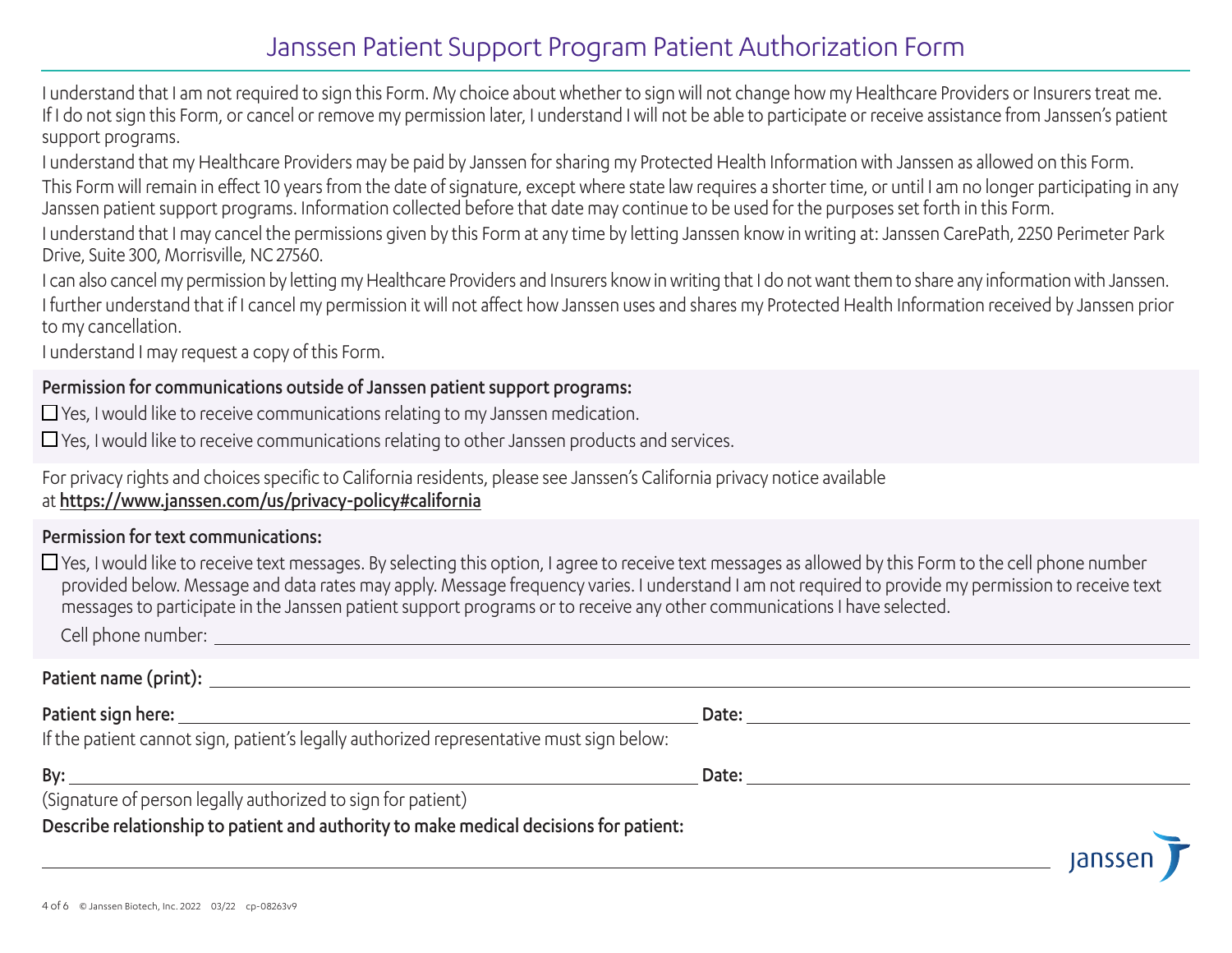

# **Enrollment and Prescription Form** and  $\frac{1}{n}$  in STELARA with Me. Our <u>P</u>

Complete and fax this form to 866-769-3903. For assistance, prescribers can call 844-4-withMe (844-494-8463), Monday–Friday, 8:00 am–8:00 pm ET

Please be sure to have your patient complete the Patient Authorization Form and submit it with this completed Enrollment and Prescription Form.

UPDATE 03.22

The information you provide will be used by Janssen Biotech, Inc., our affiliates, and our service providers for your patient's enrollment and participation<br>In STELARA withMe. Our **Privacy Policy** governs the use of the in

| $\blacktriangledown$ TO BE COMPLETED BY PATIENT OR PROVIDER $\blacktriangledown$                                                                                                                                                                                       | $\blacktriangledown$ COMPLETE IF REQUESTING BENEFITS INVESTIGATION FOR INDUCTION DOSE $\blacktriangledown$                                                                                                                     |
|------------------------------------------------------------------------------------------------------------------------------------------------------------------------------------------------------------------------------------------------------------------------|--------------------------------------------------------------------------------------------------------------------------------------------------------------------------------------------------------------------------------|
| 1. Patient Information (Required)<br><u> 1980 - Johann Barnett, fransk politiker (</u>                                                                                                                                                                                 | 6. Single IV Induction Information                                                                                                                                                                                             |
|                                                                                                                                                                                                                                                                        | Please Investigate $\square$ Pharmacy & Medical Benefits $\square$ 55 kg or less<br>260 mg (2 x 130 mg/26 mL vials) at Week 0                                                                                                  |
| <b>CITY</b><br><b>ADDRESS</b>                                                                                                                                                                                                                                          | DATE OF INFUSION<br>INDUCTION DOSE (Required) _______________<br>$\Box$ more than 55 kg to 85 kg 390 mg (3 x 130 mg/26 mL vials) at Week 0<br>$\Box$ more than 85 kg                                                           |
| STATE ZIP CODE PHONE PHONE EMAILADDRESS                                                                                                                                                                                                                                | 520 mg (4 x 130 mg/26 mL vials) at Week 0<br>Patient Weight ________ lb _________ kg                                                                                                                                           |
| As part of your patient's enrollment in STELARA withMe, they will have access to a dedicated Nurse Navigator at no cost to them.                                                                                                                                       | SITE OF INFUSION (REQUIRED IF DIFFERENT FROM PRESCRIBER'S OFFICE)                                                                                                                                                              |
| After submitting this form, your patient can expect a call from their STELARA withMe Nurse Navigator within 1 to 2 business days.                                                                                                                                      | $\Box$ Non-prescriber's office $\Box$ Hospital outpatient $\Box$ Infusion center $\Box$ Other                                                                                                                                  |
| 2. Insurance Information (Required. Complete fields below OR provide a copy of insurance cards.)<br>PHYSICIAN OR INFUSION PROVIDER NAME                                                                                                                                |                                                                                                                                                                                                                                |
|                                                                                                                                                                                                                                                                        |                                                                                                                                                                                                                                |
| $DOB (MM/DD/YYYY)$ and the contract of the contract of the contract of the contract of the contract of the contract of the contract of the contract of the contract of the contract of the contract of the contract of the contract<br>CARDHOLDER                      |                                                                                                                                                                                                                                |
|                                                                                                                                                                                                                                                                        | STATE ZIP CODE PHONE PHONE PHONE FAX                                                                                                                                                                                           |
| $CARD/BIN#$ $DOB (MM/DD/YYYY)$ $DOB (MM/DD/YYYY)$<br>CARDHOLDER                                                                                                                                                                                                        | <b>V</b> COMPLETE IF REQUESTING BENEFITS INVESTIGATION FOR MAINTENANCE DOSE $\blacktriangledown$                                                                                                                               |
| <b>Secondary Insurance Example 2018</b> POLICY# <b>CROUP# CROUP#</b> GROUP#                                                                                                                                                                                            | 7. Maintenance Dose Information <b>Algebra 2014</b>                                                                                                                                                                            |
| CARDHOLDER DOB (MM/DD/YYYY)                                                                                                                                                                                                                                            | Please investigate $\Box$ Pharmacy & Medical Benefits $\Box$ 90 mg/mL single-use prefilled syringe $\Box$ 45 mg/0.5 mL vials                                                                                                   |
| <b>Example 2018 v</b> TO BE COMPLETED BY PROVIDER $\blacktriangledown$                                                                                                                                                                                                 | SHIPPING INFORMATION FOR MAINTENANCE THERAPY (Required to complete benefits investigation even if not<br>prescribing. NOTE: Shipments cannot be sent to P.O. Boxes)                                                            |
| 3. Prescriber Information (Required)                                                                                                                                                                                                                                   | SHIP TO: $\Box$ Office $\Box$ Patient (Payer may require pharmacy benefit use only if selected) $\Box$ Hospital outpatient                                                                                                     |
|                                                                                                                                                                                                                                                                        | $\Box$ Other                                                                                                                                                                                                                   |
| PRACTICE NAME                                                                                                                                                                                                                                                          | <b>ADDRESS</b>                                                                                                                                                                                                                 |
| <b>ADDRESS</b>                                                                                                                                                                                                                                                         | STATE ZIP CODE PHONE PHONE                                                                                                                                                                                                     |
|                                                                                                                                                                                                                                                                        |                                                                                                                                                                                                                                |
| 4. Clinical Information (Required. The information requested is for benefits investigation purposes only.)                                                                                                                                                             | Rx STELARA® MAINTENANCE THERAPY (Do not complete this section if requesting benefits investigation only.)                                                                                                                      |
| <b>STELARA®-DIAGNOSIS</b>                                                                                                                                                                                                                                              | DATE OF INFUSION INDUCTION DOSE (If known)                                                                                                                                                                                     |
| K50.00 (Crohn's Disease of small intestine, without complications)                                                                                                                                                                                                     | $\Box$ 1 single-use prefilled syringe; <b>90 mg</b> SC every 8 weeks Refills #                                                                                                                                                 |
| K51.90 (Ulcerative Colitis, unspecified, without complications)                                                                                                                                                                                                        | $\Box$ Two 45 mg vials; <b>90 mg</b> SC every 8 weeks Refills #                                                                                                                                                                |
| □ K50.80 (Crohn's Disease of both small and large intestine, without complications)<br>$\Box$ K51.00 (Ulcerative [chronic] Pancolitis, without complications)                                                                                                          | PRESCRIBER SIGNATURE (NO STAMPS ALLOWED) REQUIRED TO VALIDATE PRESCRIPTION: I certify that therapy with                                                                                                                        |
| K50.90 (Crohn's Disease, unspecified, without complications)                                                                                                                                                                                                           | STELARA® is medically necessary for this patient. I will be supervising the patient's treatment accordingly, and I have                                                                                                        |
| K51.80 (Other Ulcerative Colitis, without complications)                                                                                                                                                                                                               | reviewed the current STELARA® Prescribing Information. I authorize STELARA withMe to act on my behalf for the                                                                                                                  |
| Other ICD-10 Code                                                                                                                                                                                                                                                      | limited purposes of transmitting this prescription to the appropriate pharmacy designated by me, the patient, or the<br>patient's plan.                                                                                        |
| PRIOR MEDICATIONS (REQUIRED TO COMPLETE PRIOR AUTHORIZATION)                                                                                                                                                                                                           | When commercial insurance coverage is delayed >5 business days or denied, STELARA withMe offers eligible patients                                                                                                              |
| □5-ASA □6-MP □ Azathioprine □ Azulfidine® □ Cimzia® □ Corticosteroids □ Cyclosporine<br>□Entyvio® □ Humira® □ Methotrexate □ Tysabri® □ Xeljanz® □ Zeposia®<br>$\Box$ None $\Box$ Other                                                                                | subcutaneous STELARA® at no cost until their commercial insurance covers the medication. Only available for 90 mg single-use                                                                                                   |
|                                                                                                                                                                                                                                                                        | prefilled syringe. See the program requirements on the next page.                                                                                                                                                              |
| 5. Prior Authorization<br>Prior Authorization Form Assistance and Status Monitoring: STELARA withMe assists your office in providing the requirements                                                                                                                  | By enrolling patient for this support, I certify that I agree to the program requirements and will take any necessary action<br>described in the requirements for my patient.                                                  |
| of the patient's health plan related to prior authorization for treatment with STELARA®. Assistance includes obtaining the health                                                                                                                                      |                                                                                                                                                                                                                                |
| plan-specific prior authorization form, and providing it based upon the patient-specific information provided on this form. The<br>partially completed prior authorization form will be provided to your office for possible completion and submission in the office's |                                                                                                                                                                                                                                |
| sole discretion. STELARA withMe also actively monitors the status of prior authorization submission to the patient's plan and                                                                                                                                          |                                                                                                                                                                                                                                |
| provides status updates to your office with respect to this patient's prior authorization for treatment with STELARA®.<br>$\Box$ I do NOT wish to receive Prior Authorization Form Assistance or Status Monitoring. This opt-out does not apply                        | PRESCRIBER SIGNATURE (Dispense as written) and the control of the control of the control of the control of the control of the control of the control of the control of the control of the control of the control of the contro |
| if you are requesting the patient to be signed up to receive this product at no cost until their insurance covers the                                                                                                                                                  |                                                                                                                                                                                                                                |
| medication if delayed >5 business days or denied.<br>$\Box$ Prior Authorization is already on file with the patient's plan for treatment with STELARA® IV.                                                                                                             | Please read the full Prescribing Information and Medication Guide for STELARA®                                                                                                                                                 |
| $\Box$ Prior Authorization is already on file with the patient's plan for treatment with subcutaneous STELARA®.                                                                                                                                                        | and discuss any questions you have with your doctor.                                                                                                                                                                           |